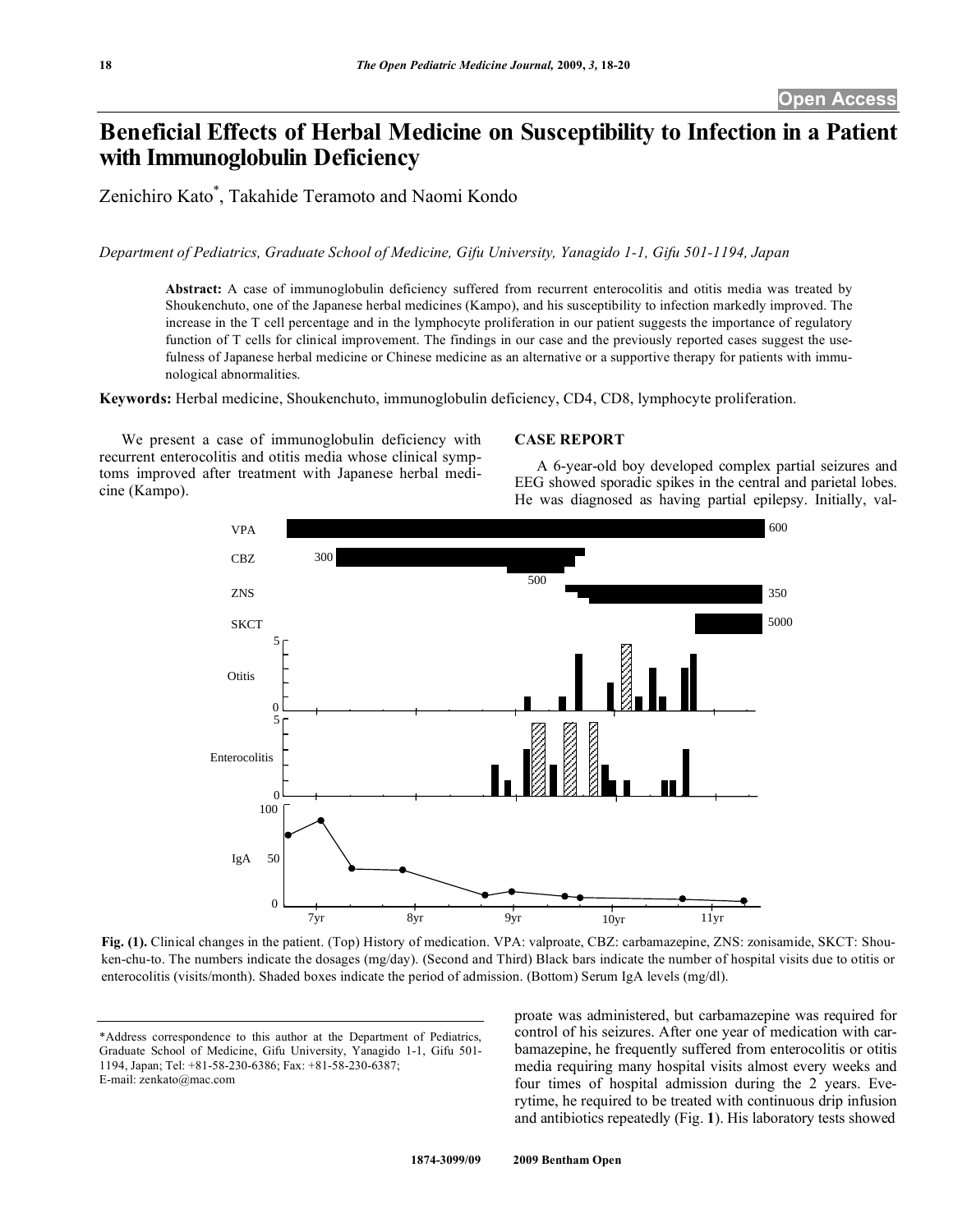# **Table1. Immunological Evaluation of the Patient**

| Age                    | Drug Dosage (mg/day) |                |                |                  | Immunoglobulin (mg/dl)                                                                                    |                 |     |                                                                                                                                       |              |    |                | <b>B Cell Count (%)</b> |                |    |                    |      | Lymphocyte<br><b>Proliferation</b><br><b>Cell Surface Marker</b><br>(Stimulation<br>Index) |      |      |                          |  |                  |  |
|------------------------|----------------------|----------------|----------------|------------------|-----------------------------------------------------------------------------------------------------------|-----------------|-----|---------------------------------------------------------------------------------------------------------------------------------------|--------------|----|----------------|-------------------------|----------------|----|--------------------|------|--------------------------------------------------------------------------------------------|------|------|--------------------------|--|------------------|--|
|                        |                      |                |                | VPA CBZ ZNS SKCT | <b>IgG</b>                                                                                                | IgA             | IgM | IgG1                                                                                                                                  |              |    | IgG2 IgG3 IgG4 |                         |                |    | $IgG+IgA+IgM+IgD+$ | CD19 | CD3                                                                                        | CD4  |      | CD8 CD4/CD8 PHA ConA PWM |  |                  |  |
| 6yr 8m                 | 600                  | $\overline{0}$ | $\mathbf{0}$   | $\theta$         | 788                                                                                                       | 70              | 282 |                                                                                                                                       |              |    |                |                         |                |    |                    |      |                                                                                            |      |      |                          |  |                  |  |
| $7yr$ 0 $m$            | 600                  | $\overline{0}$ | $\bf{0}$       | $\overline{0}$   | 883                                                                                                       | 85              | 285 |                                                                                                                                       |              |    |                |                         |                |    |                    |      |                                                                                            |      |      |                          |  |                  |  |
| 7yr 4m                 | 600                  | 300            | $\bf{0}$       | $\bf{0}$         | 765                                                                                                       | 37              | 185 |                                                                                                                                       |              |    |                |                         |                |    |                    |      |                                                                                            |      |      |                          |  |                  |  |
| 8yr 0m                 | 600 300              |                | $\overline{0}$ | $\overline{0}$   | 587                                                                                                       | 36              | 124 |                                                                                                                                       |              |    |                |                         |                |    |                    |      |                                                                                            |      |      |                          |  |                  |  |
| 8yr 10m                | 600                  | 300            | $\mathbf{0}$   | $\overline{0}$   | 617                                                                                                       | 11              | 133 |                                                                                                                                       |              |    |                |                         |                |    |                    |      |                                                                                            |      |      |                          |  |                  |  |
| 9yr1m                  |                      | 600 500        | $\overline{0}$ | $\theta$         | 693                                                                                                       | 15              | 172 | 634                                                                                                                                   | $\mathbf{O}$ | 23 | < 0.45         | $\overline{0}$          | $\overline{0}$ | 15 | -14                |      |                                                                                            |      |      |                          |  |                  |  |
| 9yr 8m                 | 600                  | 200            | 50             | $\overline{0}$   | 584                                                                                                       | 10              | 99  |                                                                                                                                       |              |    |                |                         |                |    |                    |      |                                                                                            |      |      |                          |  |                  |  |
| 9yr10m                 | 600                  | $\Omega$       | 350            | $\overline{0}$   | 616                                                                                                       | 9               | 89  | 367                                                                                                                                   | 9.5          | 24 | <3.0           |                         |                |    |                    | 22.9 | 63.0                                                                                       | 28.4 | 36.6 | 0.8                      |  | 121.2 91.0 17.8  |  |
| 10yr 10m 600           |                      | $\overline{0}$ | 350            | $\overline{0}$   | 680                                                                                                       | $7\phantom{.0}$ | 92  | 443                                                                                                                                   | < 8.0        | 38 | <3.0           |                         | $\mathbf{0}$   | 11 | -11                |      |                                                                                            |      |      |                          |  |                  |  |
| $11\,\text{yr}$ 4m 600 |                      | $\mathbf{0}$   | 350            | 5000             | 849                                                                                                       | 5               | 115 | 471                                                                                                                                   | < 8.0        | 38 | <3.0           |                         |                | 14 | 13                 | 15.1 | 68.7                                                                                       | 36.0 | 42.0 | 0.9                      |  | 220.9 199.7 47.7 |  |
| Normal Ranges          |                      |                |                |                  |                                                                                                           |                 |     | (6yr) 630-1490 45-258 72-305 (8-10yr) 390-1235 61-430 10-98 1.1-95 (adults) 1-3% 1-3% 3-12% 1-10% (adults) 5-24% 58-84% 25-56% 17-44% |              |    |                |                         |                |    |                    |      |                                                                                            |      |      | $0.6 - 2.9$              |  |                  |  |
|                        |                      |                |                |                  |                                                                                                           |                 |     | (7yr) 660-1540 51-279 73-310 (10-12yr) 380-1420 73-455 16-194 1.4-153                                                                 |              |    |                |                         |                |    |                    |      |                                                                                            |      |      |                          |  |                  |  |
|                        |                      |                |                |                  | (8yr) 690-1570 56-298 74-313                                                                              |                 |     |                                                                                                                                       |              |    |                |                         |                |    |                    |      |                                                                                            |      |      |                          |  |                  |  |
|                        |                      |                |                |                  | (9yr) 700-1600 60-313 74-312                                                                              |                 |     |                                                                                                                                       |              |    |                |                         |                |    |                    |      |                                                                                            |      |      |                          |  |                  |  |
|                        |                      |                |                |                  | (10yr) 720-1020 66-332 74-311                                                                             |                 |     |                                                                                                                                       |              |    |                |                         |                |    |                    |      |                                                                                            |      |      |                          |  |                  |  |
|                        |                      |                |                |                  | (11yr) 740-1640 69-343 73-310<br>VPA: Valproate, CBZ: Carbamazepine, ZNS: Zonisamide, SKCT: Shoukenchuto. |                 |     |                                                                                                                                       |              |    |                |                         |                |    |                    |      |                                                                                            |      |      |                          |  |                  |  |